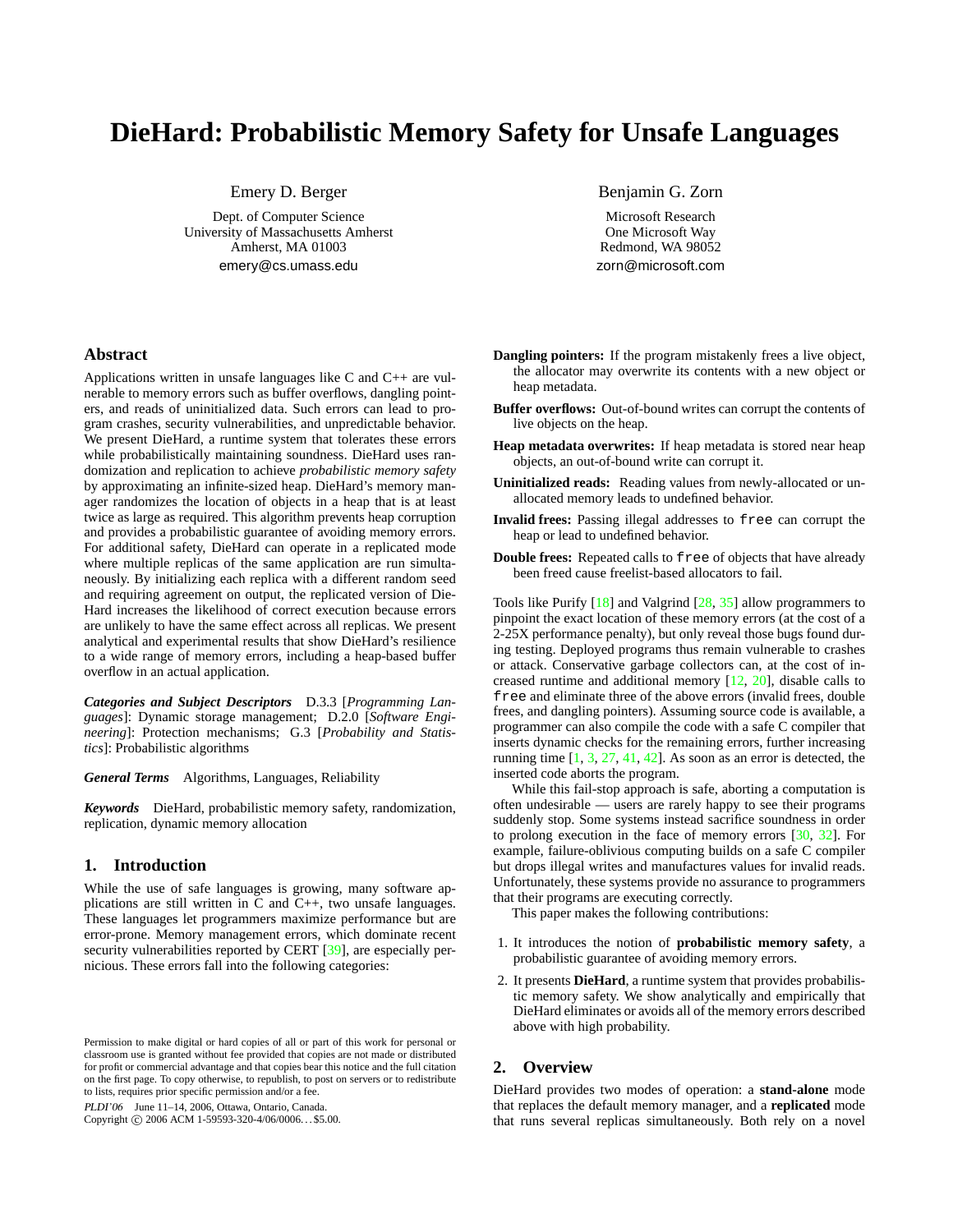**randomized memory manager** that allows the computation of the exact probabilities of detecting or avoiding memory errors.

The DieHard memory manager places objects randomly across a heap whose size is a multiple of the maximum required (Figure [1](#page-1-0) shows an example heap layout). The resulting spacing between objects makes it likely that buffer overflows end up overwriting only empty space. Randomized allocation also makes it unlikely that a newly-freed object will soon be overwritten by a subsequent allocation, thus avoiding dangling pointer errors. It also improves application robustness by segregating all heap metadata from the heap (avoiding most heap metadata overwrites) and ignoring attempts to free already-freed or invalid objects. Despite its degradation of spatial locality, we show that the DieHard memory manager's impact on performance is small for many applications (average 8% across the SPECint2000 benchmark suite), and actually *improves* the performance of some applications when running on Windows XP.

While the stand-alone version of DieHard provides substantial protection against memory errors, the replicated version both increases the protection and detects errors caused by illegal reads. In this mode of operation, DieHard executes multiple replicas of the same program simultaneously, each with different seeds to their respective randomized allocators. Errors like buffer overflows are thus likely to overwrite different areas of memory in the different replicas. DieHard intercepts output from all of the various replicas and compares the contents of each before transmitting any output. With high probability, whenever any two programs agree on their output, they executed safely. In other words, in any agreeing replicas, any buffer overflows only overwrote dead data, and dangling pointers were never overwritten. If an application's output depends on uninitialized data, these data will be different across the replicas, and thus DieHard will detect them.

Since replacing the heap with DieHard significantly improves reliability, we believe that it is suitable for broad deployment, especially in scenarios where increased reliability is worth the space cost. For example, a buggy version of the Squid web caching server crashes on ill-formed inputs when linked with both the default GNU libc allocator and the Boehm-Demers-Weiser garbage collector, but runs correctly with DieHard. Using additional replicas can further increase reliability. While additional replicas would naturally increase execution time on uniprocessor platforms, we believe that the natural setting for using replication is on systems with multiple processors. It has proven difficult to rewrite applications to take advantage of multiple CPUs in order to make them run faster. DieHard can instead use the multiple cores on newer processors to make legacy programs more reliable.



<span id="page-1-0"></span>**Figure 1.** DieHard's heap layout. The heap is divided into separate regions, within which objects are laid out randomly. Notice the different layouts across replicas.

# **2.1 Outline**

The rest of this paper is organized as follows. Section [3](#page-1-1) formalizes the notions of probabilistic memory safety and infinite-heap semantics, which probabilistic memory safety approximates. Section [4](#page-2-0) then presents DieHard's fast, randomized memory allocator that forms the heart of the stand-alone and replicated versions. Section [5](#page-3-0) describes DieHard's replicated variant. Section [6](#page-4-0) presents analytical results for both versions, and Section [7](#page-6-0) provides empirical results, measuring overhead and demonstrating DieHard's ability to avoid memory errors. Sections [8](#page-7-0) discusses related work, and Section [9](#page-8-0) concludes with a discussion of future directions.

# <span id="page-1-1"></span>**3. Probabilistic Memory Safety**

For the purposes of this paper, we define a program as being **fully memory safe** if it satisifies the following criteria: it never reads uninitialized memory, performs no illegal operations on the heap (no invalid/double frees), and does not access freed memory (no dangling pointer errors).

By aborting a computation that might violate one of these conditions, a safe C compiler provides full memory safety. However, we would ideally like an execution environment that would allow such programs to continue to execute correctly (soundly) in the face of these errors.

We can define such an idealized, but unrealizable, runtime system. We call this runtime system an **infinite-heap memory manager**, and say that it provides **infinite-heap semantics**. In such a system, the heap area is infinitely large, so there is no risk of heap exhaustion. Objects are never deallocated, and all objects are allocated infinitely far apart from each other (that is, they can be thought of as *boundless memory blocks* [\[31\]](#page-10-6)).

From the standpoint of a correct C execution, a program that does not deliberately seek to exhaust the heap cannot tell whether it is running with an ordinary heap implementation or an infinite heap. However, infinite-heap semantics allows programs to execute safely that would be rejected by a safe C compiler. Because every object is infinitely far from every other object, heap buffer overflows are benign — they never overwrite live data. The problems of heap corruption and dangling pointers also vanish because frees are ignored and allocated objects are never overwritten. However, uninitialized reads to the heap remain undefined. Unlike Java, the contents of newly-allocated C and C++ objects are not necessarily defined.  $1$ 

# **3.1 Approximating infinite heaps**

While an infinite-heap memory manager is unimplementable, we can probabilistically approximate its behavior. We replace the infinite heap with one that is *M* times larger than the maximum required to obtain an *M*-approximation to infinite-heap semantics. By placing objects uniformly at random across the heap, we get a minimum expected separation of *E*[minimum separation] =  $M - 1$  objects, making overflows smaller than *M* −1 objects benign. Finally, by randomizing the choice of freed objects to reclaim, recentlyfreed objects are highly unlikely to be overwritten.

## **3.2 Detecting uninitialized reads**

This memory manager approximates most aspects of infinite-heap semantics as *M* approaches infinity. However, it does not quite capture infinite-heap semantics, because it does not detect uninitialized reads. In order to detect these, we require that the infinite heap and every allocated object be filled with random values. We can then detect uninitialized reads by simultaneously executing at least two *replicas* with different randomized allocators and comparing their

<span id="page-1-2"></span><sup>1</sup> ISO C++ Standard 5.3.4, paragraph 14A.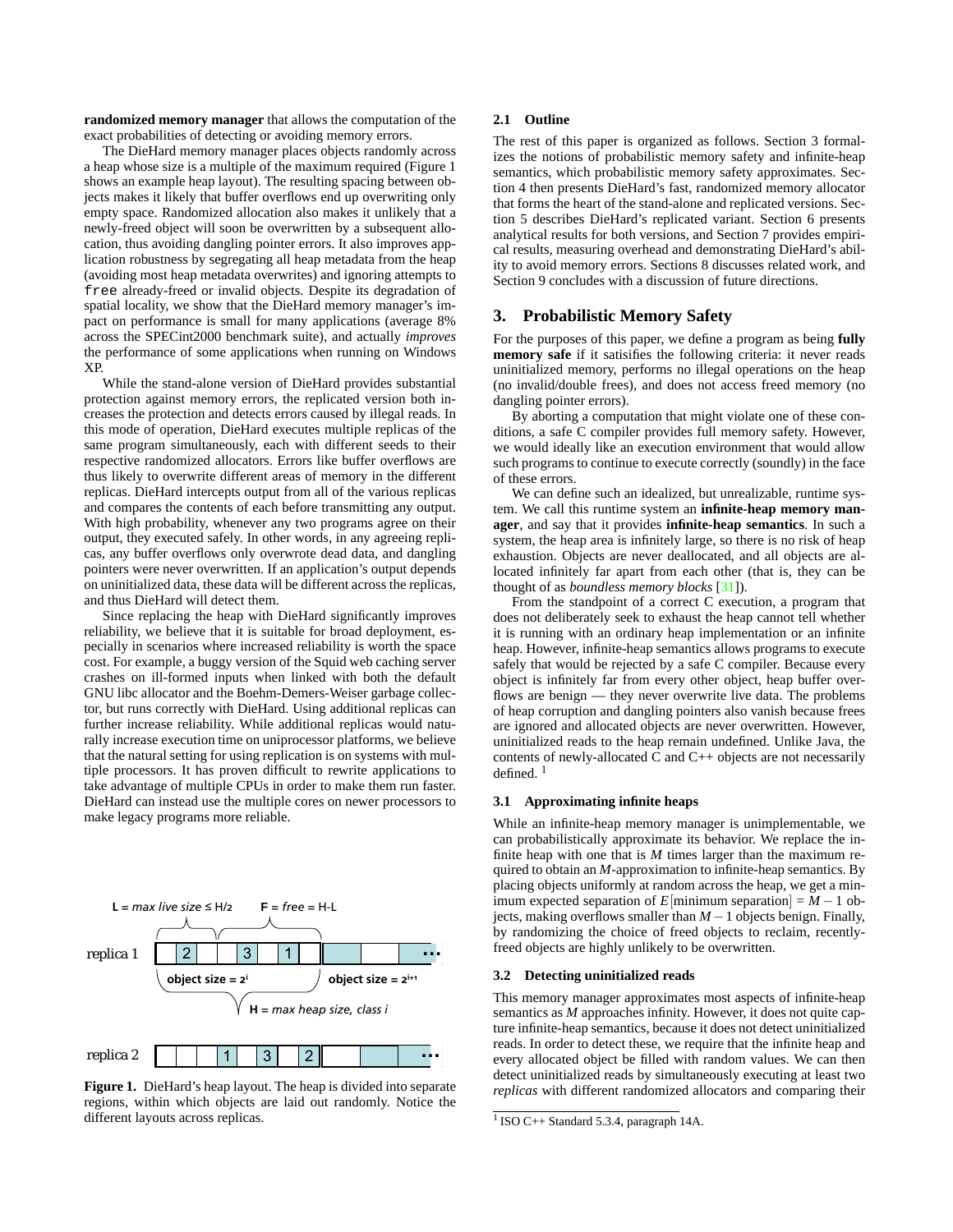outputs. An uninitialized read will return different results across the replicas, and if this read affects the computation, the outputs of the replicas will differ.

## <span id="page-2-0"></span>**4. Randomized Memory Management**

This section describes the randomized memory management algorithm that approximates the infinite heap semantics given above. We first describe the algorithm's initialization phase, and then describe the allocation and deallocation algorithms. For purposes of exposition, we refer to these as DieHardMalloc and DieHardFree, but in the actual implementation, these are simply called malloc and free. We use interposition to replace the calls in the target application; see Section [5.1](#page-4-1) for details.

## <span id="page-2-1"></span>**4.1 Initialization**

The initialization step first obtains free memory from the system using mmap. The heap size is a parameter to the allocator, corresponding to the *M* factor described above. For the replicated version only, DieHard then uses its random number generator to fill the heap with random values. Each replica's random number generator is seeded with a true random number. For example, the Linux version reads from /dev/urandom, a source of true randomness. The random number generator is an inlined version of Marsaglia's multiply-with-carry random number generation algorithm, which is a fast, high-quality source of pseudo-random numbers [\[26\]](#page-9-7).

The heap is logically partitioned into twelve regions, one for each power-of-two size class from 8 bytes to 16 kilobytes. Each region is allowed to become at most 1/*M* full. DieHard allocates larger objects directly using mmap and places guard pages without read or write access on either end of these regions. Object requests are rounded up to the nearest power of two. Using powers of two significantly speeds allocation by allowing expensive division and modulus operations to be replaced with bit-shifting. This organization also allows DieHard to efficiently prevent heap overflows caused by unsafe library functions like strcpy, as we describe in Section [4.4.](#page-3-1)

Separate regions are crucial to making the allocation algorithm practical. If instead objects were randomly spread across the entire heap area, significant fragmentation would be a certainty, because small objects would be scattered across all of the pages. Restricting each size class to its own region eliminates this external fragmentation. We discuss DieHard's memory efficiency further in Section [4.5.](#page-3-2)

Another vital aspect of the algorithm is its complete separation of heap metadata from heap objects. Many allocators, including the Lea allocator that forms the basis of the GNU libc allocator, store heap metadata in areas immediately adjacent to allocated objects ("boundary tags"). A buffer overflow of just one byte past an allocated space can corrupt the heap, leading to program crashes, unpredictable behavior, or security vulnerabilities [\[23\]](#page-9-8). Other allocators place such metadata at the beginning of a page, reducing but not eliminating the likelihood of corruption. Keeping all of the heap metadata separate from the heap protects it from buffer overflows.

The heap metadata includes a bitmap for each heap region, where one bit always stands for one object. All bits are initially zero, indicating that every object is free. Additionally, DieHard tracks the number of objects allocated to each region (inUse); this number is used to ensure that the number of objects does not exceed the threshold factor of 1/*M* in the partition.

## **4.2 Object Allocation**

When an application requests memory from DieHardMalloc, the allocator first checks to see whether the request is for a large object (larger than 16K); if so, it uses allocateLargeObject

```
1 void DieHardInitHeap (int MaxHeapSize) {
2 // Initialize the random number generator
3 // with a truly random number.
4 | rng.setSeed (realRandomSource);
5 // Clear counters and allocation bitmaps
    // for each size class.
7 \mid for (c = 0; c < NumClasses; c++) {
      invse[c] = 0;9 isAllocated[c].clear();
11 // Get the heap memory.
_{12} heap = mmap (NULL, MaxHeapSize);
13 // REPLICATED: fill with random values
_{14} for (i = 0; i < MaxHeapSize; i += 4)
15 ((long *) heap)[i] = rng.next();
```
<sup>10</sup> }

<sup>16</sup> }

<sup>24</sup> }

```
1 void * DieHardMalloc (size_t sz) {
2 if (sz > MaxObjectSize)
3 return allocateLargeObject(sz);
    c = sizeClass (sz);if (inUse[c] == PartitionSize / (M * sz))// At threshold: no more memory.
      7 return NULL;
     // Probe for a free slot.
    9 do {
_{10} index = rng.next() % bitmap size;
11 if (!isAllocated[c][index]) {
12 // Found one.
13 // Pick pointer corresponding to slot.
14 ptr = PartitionStart + index * sz;
15 // Mark it allocated.
_{16} inUse[c]++;
17 isAllocated[c][index] = true;
18 // REPLICATED: fill with random values
19 for (i = 0; i < \text{getSize}(c); i += 4)\begin{array}{c|c} \text{20} \\ \text{21} \end{array} ((long *) ptr)[i] = rng.next();
        return ptr;
22 }
23 } while (true);
```

```
1 void DieHardFree (void * ptr) {
    if (ptr is not in the heap area)
3 freeLargeObject(ptr);
4 \mid c = partition ptr is in;
    index = slot corresponding to <math>ptr</math>;// Free only if currently allocated;
7 if (offset correct &&
8 isAllocated[c][index]) {
9 // Mark it free.
_{10} | inUse[c]--;
11 isAllocated[c][index] = false;
12 } // else, ignore
13 \mid
```
**Figure 2.** Pseudocode for DieHard heap initialization, object allocation and deallocation routines.

to satisfy the request, which uses mmap and stores the address in a table for validity checking by DieHardFree. Otherwise, it converts the size request into a size class ( $\lceil \log_2 \rceil$  of the request,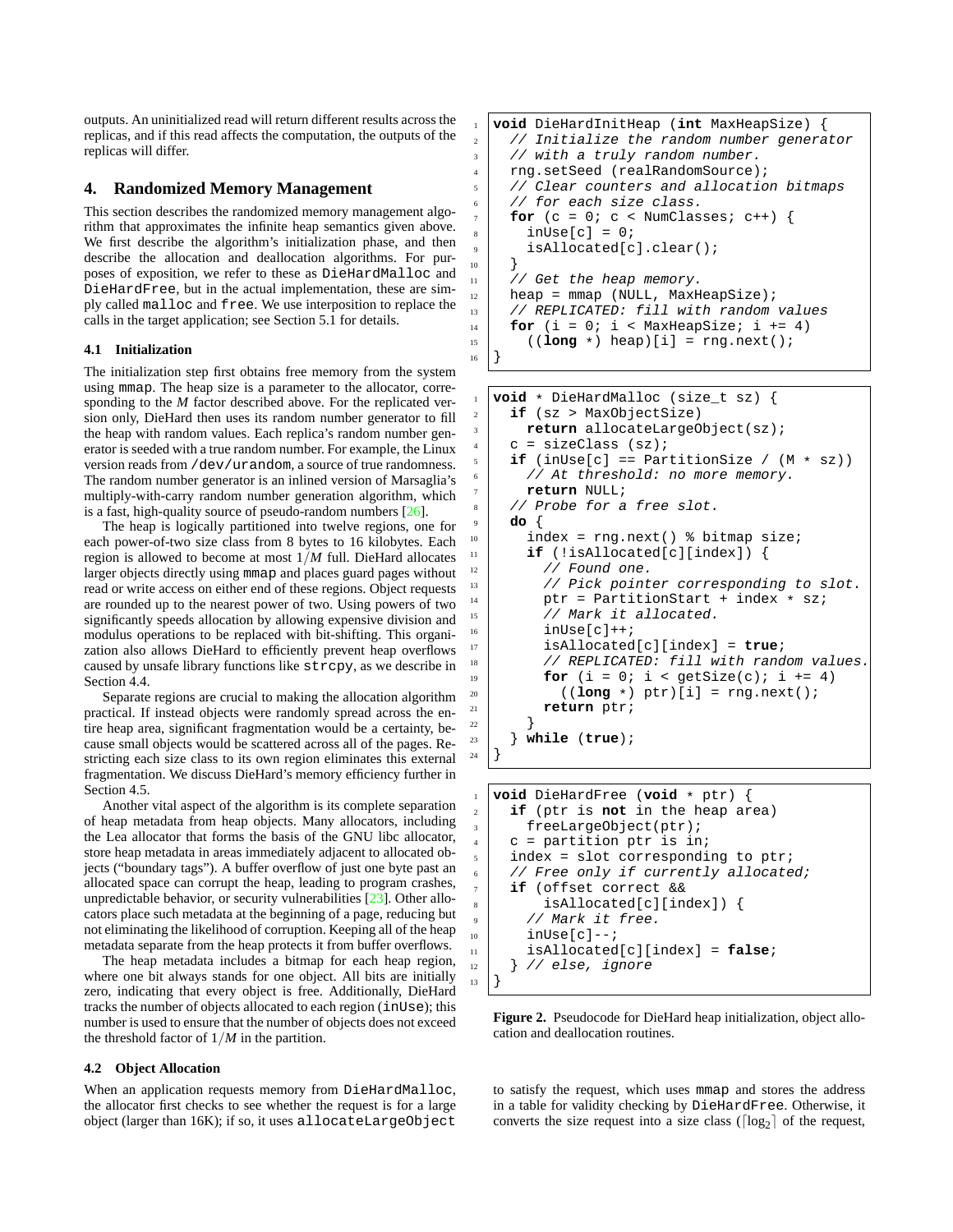minus 3). As long as the corresponding region is not already full, it then looks for space.

Allocation then proceeds much like probing into a hash table. The allocator picks a random number and checks to see if the slot in the appropriate partition is available. The fact that the heap can only become 1/*M* full bounds the expected time to search for an unused slot to  $\frac{1}{1-(1/M)}$ . For example, for  $M = 2$ , the expected number of probes is two.

After finding an available slot, the allocator marks the object as allocated, increments the allocated count, and, for the replicated version, fills the object with randomized values. DieHard relies on this randomization to detect uninitialized reads, as we describe in Section [5.](#page-3-0)

#### **4.3 Object Deallocation**

To defend against erroneous programs, DieHardFree takes several steps to ensure that any object given to it is in fact valid. First, it checks to see if the address to be freed is inside the heap area, indicating it may be a large object. Because all large objects are mmaped on demand, they lie outside of the main heap. The function freeLargeObject checks the table to ensure that this object was indeed returned by a previous call to allocateLargeObject. If so, it munmaps the object; otherwise, it ignores the request.

If the address is inside the small-object heap, DieHard checks it for validity to prevent double and invalid frees. First, the offset of the address from the start of its region (for the given size class) must be a multiple of the object size. Second, the object must be currently marked as allocated. If both of these conditions hold, DieHard finally resets the bit corresponding to the object location in the bitmap and decrements the count of allocated objects for this region.

#### <span id="page-3-1"></span>**4.4 Limiting Heap Buffer Overflows**

While randomizing the heap provides probabilistic protection against heap buffer overflows (see Section [6.1\)](#page-5-0), DieHard's heap layout makes it efficient to prevent overflows caused by unsafe library functions like strcpy. DieHard replaces these unsafe library functions with variants that do not write beyond the allocated area of heap objects. Each function first checks if the destination pointer lies within the heap (two comparisons). If so, it finds the start of the object by bitmasking the pointer with its size (computed with a bitshift) minus one. DieHard then computes the available space from the pointer to the end of the object (two subtractions). With this value limiting the maximum number of bytes to be copied, DieHard prevents strcpy from causing heap buffer overflows.

In addition to replacing strcpy, DieHard also replaces its "safe" counterpart, strncpy. This function requires a length argument that limits the number of bytes copied into the destination buffer. The standard C library contains a number of these checked library functions in an attempt to reduce the risk of buffer overflows. However, checked functions are little safer than their unchecked counterparts, since programmers can inadvertently specify an incorrect length. As with strcpy, the DieHard version of strncpy checks the actual available space in the destination object and uses that value as the upper bound.

## **4.5 Discussion**

The design of DieHard's allocation algorithm departs significantly from previous memory allocators. In particular, it makes no effort to improve locality and can increase space consumption.

## **Locality**

Many allocators attempt to increase spatial locality by placing objects that are allocated at the same time near each other in memory [\[11,](#page-9-9) [14,](#page-9-10) [25,](#page-9-11) [40\]](#page-10-7). DieHard's random allocation algorithm instead makes it likely that such objects will be distant. This spreading out of objects has little impact on L1 locality because typical heap objects are near or larger than the L1 cache line size (32 bytes on the x86). However, randomized allocation leads to a large number of TLB misses in one application (see Section [7.2.1\)](#page-6-1), and leads to higher resident set sizes because it can induce poor page-level locality. To maintain performance, the in-use portions of the DieHard heap should fit into physical RAM.

## **Space Consumption**

<span id="page-3-2"></span>DieHard's memory management policies tend to consume more memory than conventional memory allocators. This increase in memory is caused by two factors: rounding up objects to the next power of two, and requiring that the heap be *M* times larger than necessary.

The rounding up of objects to the next power of two can, in the worst-case, increase memory consumption by up to a factor of two. Wilson et al. present empirical results suggesting that this policy can lead to significant fragmentation [\[40\]](#page-10-7). Nonetheless, such an allocator is used in real systems, FreeBSD's PHKmalloc [\[24\]](#page-9-12), and is both time and space-efficient in practice [\[14\]](#page-9-10).

Any increase in memory consumption caused by rounding is balanced by two DieHard features that reduce memory consumption. First, unlike most conventional allocators including the GNU libc allocator, DieHard's allocator has no per-object headers. These headers typically consume eight bytes, but DieHard's per-object overhead is just one bit in the allocation bitmap. Second, while coarse size classes can increase internal fragmentation, DieHard's use of segregated regions completely eliminates external fragmentation. The Lea allocator's external fragmentation plus perobject overhead increases memory consumption by approximately 20% [\[14\]](#page-9-10).

A more serious concern is the requirement of a factor of *M* additional space for each of the twelve size classes, and the use of replicas. In the worst case, a program using DieHard could request objects of just one size and so require up to 12*M* more memory than needed. We could reduce this overhead using profile information to reserve only *M* times the maximum needed for each size class. However, Robson showed that this factor (a logarithm of the ratio of the largest size to the smallest) is the worst case for *all* memory allocators [\[34\]](#page-10-8). Approaches like conservative garbage collection can impose an additional space overhead of 3X-5X over malloc/free [\[20,](#page-9-3) [44\]](#page-10-9). Finally, memory that is reserved by Die-Hard but not used does not consume any virtual memory; the actual implementation of DieHard lazily initializes heap partitions. Nonetheless, DieHard's approach reduces the available address space, which may make it unsuitable for applications with large heap footprints running on 32-bit systems. We expect the problem of reduced address space will become less of an issue as 64-bit processors become commonplace. We also believe that DieHard's space-reliability tradeoff will be acceptable for many purposes, especially long-running applications with modest-sized heaps.

# <span id="page-3-0"></span>**5. Replication**

While replacing an application's allocator with DieHard reduces the likelihood of memory errors, this stand-alone approach cannot detect uninitialized reads. To catch these errors, and to further increase the likelihood of correct execution, we have built a version of DieHard (currently for UNIX platforms only) that executes several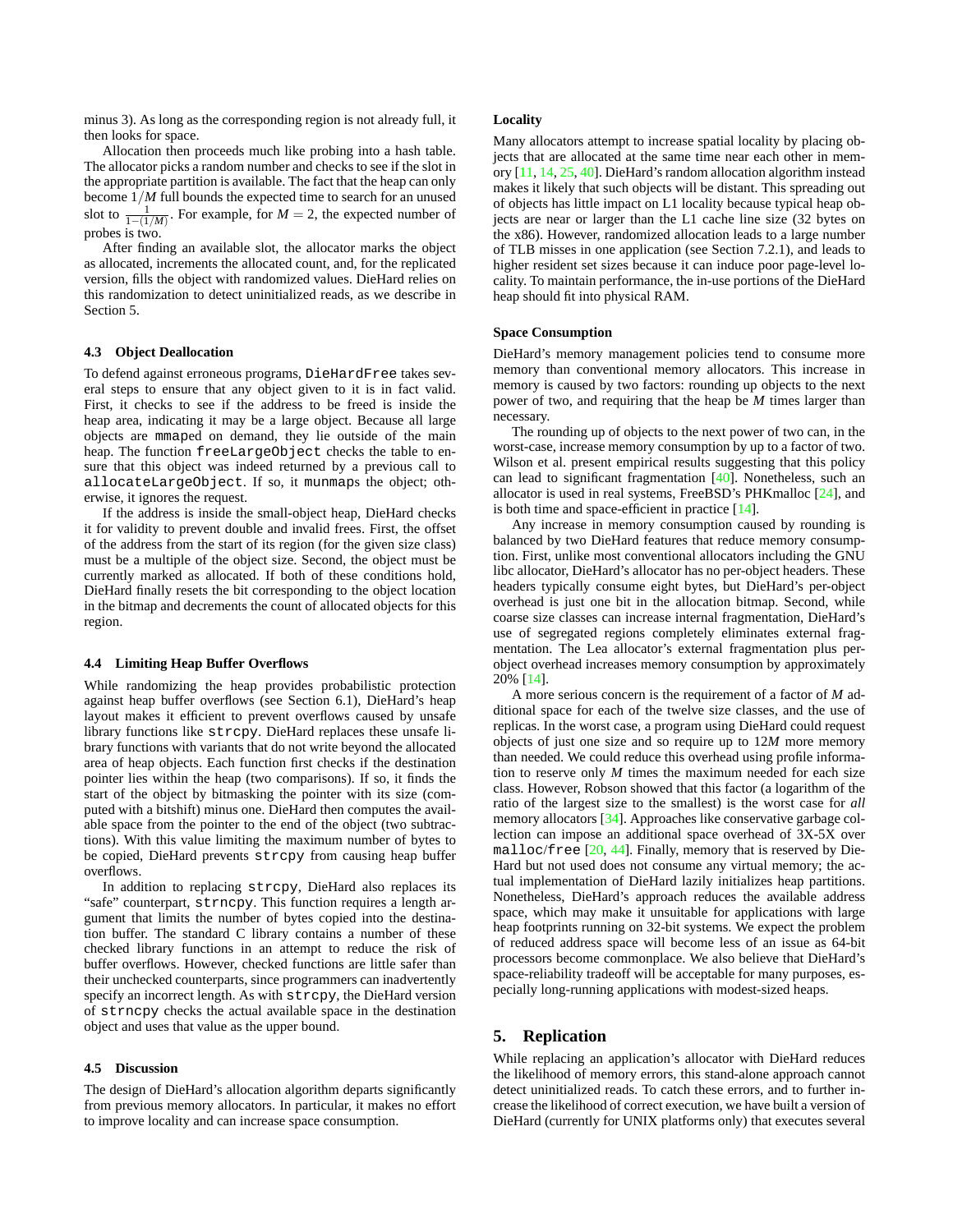replicas simultaneously. Figure [3](#page-4-2) depicts the architecture, instantiated with three replicas.

The diehard command takes three arguments: the path to the replicated variant of the DieHard memory allocator (a dynamicallyloadable library), the number of replicas to create, and the application name.

## <span id="page-4-1"></span>**5.1 Replicas and Input**

DieHard spawns each replica in a separate process, each with the LD PRELOAD environment variable pointing to the DieHard memory management library libdiehard.so. This *library interposition* redirects all calls to malloc and free in the application to DieHard's memory manager. Because the memory manager picks a different random number generation seed on every invocation, all replicas execute with different sequences of random numbers.

DieHard uses both pipes and shared memory to communicate with the replicas. Each replica receives its standard input from Die-Hard via a pipe. Each replica then writes its standard output into a memory-mapped region shared between DieHard and the replica. After all I/O redirection is established, each replica begins execution, receiving copies of standard input from the main DieHard process.

While the stand-alone version of DieHard works for any program, the replicated DieHard architecture is intended for programs whose output is inherently non-deterministic. The current implementation is targeted at standard UNIX-style commands that read from standard input and write to standard output. Also, while we intend to support programs that modify the filesystem or perform network I/O, these are not supported by the current version of the replicated system. We leave the use of DieHard replication with interactive applications as future work.

## **5.2 Voting**

DieHard manages output from the replicas by periodically synchronizing at barriers. Whenever all currently-live replicas terminate or fill their output buffers (currently 4K each, the unit of transfer of a pipe), the *voter* compares the contents of each replica's output buffer. If all agree, then the contents of one of the buffers are sent to standard output, and execution proceeds as normal.

However, if not all of the buffers agree, it means that at least one of the replicas has an error. The voter then chooses an output buffer agreed upon by at least two replicas and sends that to standard out. Two replicas suffice, because the odds are slim that two randomized replicas with memory errors would return the same result.



<span id="page-4-2"></span>**Figure 3.** The replicated DieHard architecture. Input is broadcast to multiple replicas, each equipped with a different, fullyrandomized memory manager. Output is only committed when at least two replicas agree on the result.

Any non-agreeing replicas have either exited abnormally before filling their output buffers, or produced different output. Whenever a replica crashes, DieHard receives a signal and decrements the number of currently-live replicas. A replica that has generated anomalous output is no longer useful since it has entered into an undefined state. Our current implementation kills such failed replicas and decreases the currently-live replica count. To further improve availability, we could replace failed replicas with a copy of one of the "good" replicas with its random number generation seed set to a different value.

## **5.3 Discussion**

Executing applications simultaneously on the same system while both providing reasonable performance and preserving application semantics is a challenge. We address these issues here.

In order to make correct replicas output-equivalent to the extent possible, we intercept certain system calls that could produce different results. In particular, we redirect functions that access the date and system clock so that all replicas return the same value.

While it may appear that voting on all output might be expensive, it is amortized because this processing occurs in 4K chunks. More importantly, voting is only triggered by I/O, which is already expensive, and does not interfere with computation.

A disadvantage of the barrier synchronization employed here is that an erroneous replica could theoretically enter an infinite loop, which would cause the entire program to hang because barrier synchronization would never occur. There are two approaches that one can take: use a timer to kill replicas that take too long to arrive at the barrier, or ignore the problem, as we currently do. Establishing an appropriate waiting time would solve the problem of consensus in the presence of Byzantine failures, which is undecidable [\[15\]](#page-9-13).

## <span id="page-4-0"></span>**6. Analysis**

While DieHard is immune to heap corruption caused by double frees, invalid frees, and heap metadata overwrites caused by overflow, its immunity to other memory errors is probabilistic. In this section, we quantify the probabilistic memory safety provided by both the stand-alone and replicated versions of DieHard. We derive equations that provide lower bounds on the likelihood of avoiding buffer overflow and dangling pointer errors, and detecting uninitialized reads. We assume that the heap metadata, which is placed randomly in memory and protected on either side by guard pages, is not corrupted.

We use the following notation throughout the analyses. Recall that *M* denotes the heap expansion factor that determines how large the heap is relative to the maximum application live object size. We use *k* for the number of replicas, *H* the maximum heap size, *L* the maximum live size  $(L \leq H/M)$ , and *F* the remaining free space  $(H - L)$ . Figure [1](#page-1-0) depicts these variables graphically. When analyzing buffer overflows, we use *O* to stand for the number of objects' worth of bytes overflowed (e.g., a 9-byte overflow could overwrite  $O = 2$  8-byte objects). For dangling pointer errors, we use *A* to denote the number of allocations that have taken place after a premature call to free.

We make a simplifying and conservative assumption in these analyses that all object requests are for a specific size class. This approach is conservative because the separation of different size classes improves the odds of avoiding memory errors. We also assume that there is either one replica or at least three, since the voter cannot decide which of two disagreeing replicas is the correct one.

Note that the analyses below quantify the probability of avoiding a single error of a given type. One can calculate the probability of avoiding multiple errors by multiplying the probabilities of avoiding each error, although this computation depends on an as-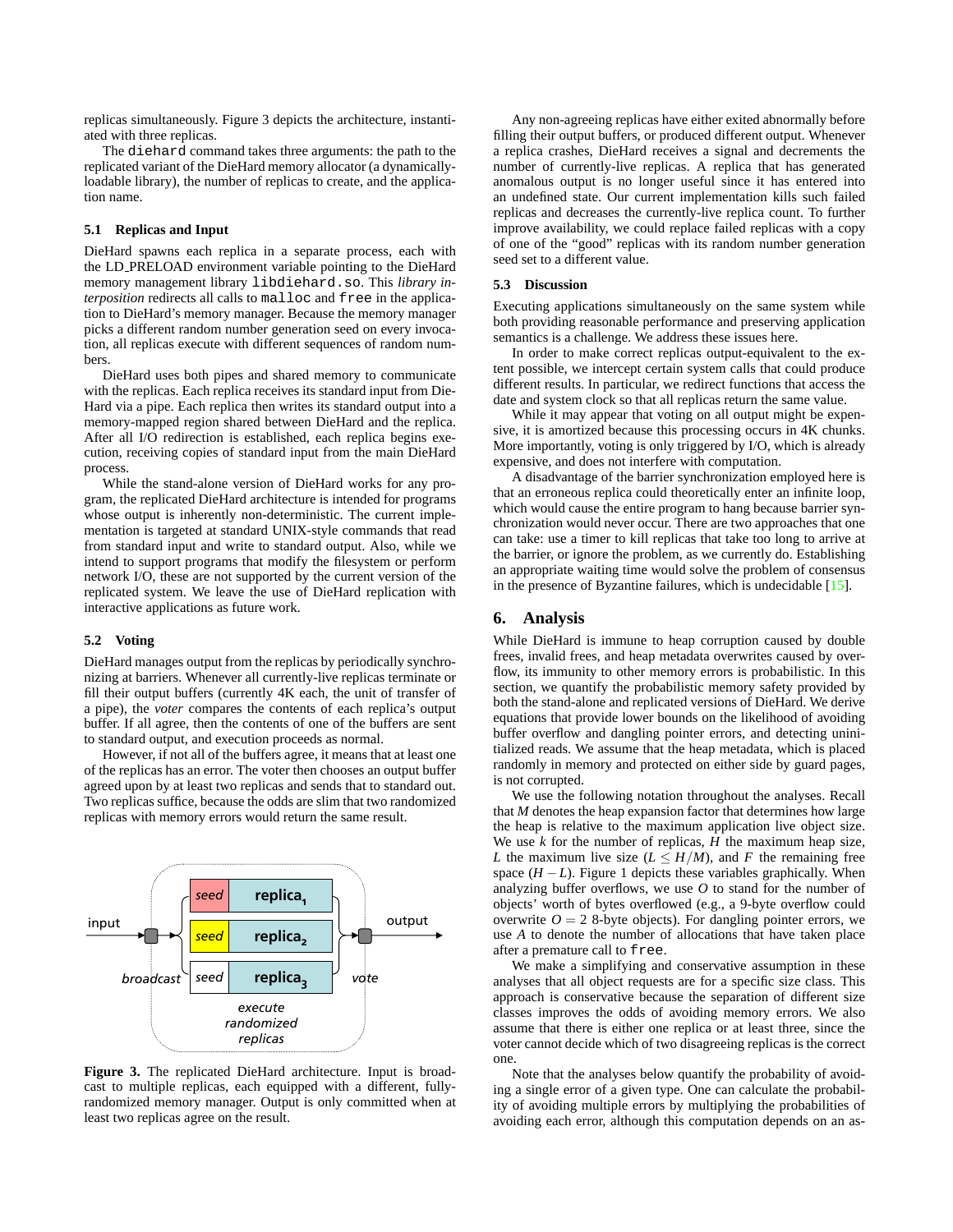<span id="page-5-1"></span>

(a) Probability of masking single-object buffer overflows for varying replicas and degrees of heap fullness.

Probability of Avoiding Dangling Pointer Error

□100 allocs ■1000 allocs □10,000 allocs



<span id="page-5-2"></span>(b) Probability of masking dangling pointer errors *using the stand-alone version of DieHard* in its default configuration, for varying object sizes and intervening allocations.

**Figure 4.** Probabilities of avoiding buffer overflows and dangling pointer errors.

sumption of independence that may not hold. Also, these results only hold for objects smaller than 16K in size, because larger objects are managed separately as described in Section [4.1.](#page-2-1)

## <span id="page-5-0"></span>**6.1 Masking Buffer Overflows**

In this section, we derive the probability of masking buffer overflows. While buffer overflows are generally writes just beyond an allocated object, for our analysis, we model a buffer overflow as a write to any location in the heap. If a buffer overflow does not overwrite any live data in at least one replica's heap, we say that the buffer overflow has been successfully **masked**. The following formula gives the probability of successfully masking a buffer overflow.

**Theorem 1.** *Let OverflowedObjects be the number of live objects overwritten by a buffer overflow. Then for*  $k \neq 2$ *, the probability of masking a buffer overflow is*

$$
P(Overflowed Objects = 0) = 1 - \left[1 - \left(\frac{F}{H}\right)^{0}\right]^{k}.
$$

*Proof.* The odds of *O* objects overwriting at least one live object are 1 minus the odds of them overwriting no live objects, or  $1 - \left(\frac{F}{H}\right)^0$ . Masking the buffer overflow requires that at least one of the *k* replicas not overwrite any live objects, which is the same as 1 minus all of them overwriting at least one live object =  $1 - (1 - (\frac{F}{H})^O)^k$ . П

Probabilistic memory safety provides good protection against modest buffer overflows. Whenever the heap is large relative to the maximum amount of live memory, the likelihood of masking an error increases. For example, when the heap is no more than 1/8 full, DieHard in stand-alone mode provides an 87.5% chance of masking a single-object overflow, while three replicas avoids such errors with greater than 99% probability. Figure [4\(a\)](#page-5-1) shows the probability of protecting against overflows for different numbers of replicas and degrees of heap fullness.

## **6.2 Masking Dangling Pointers**

A dangling pointer error occurs when an object is freed prematurely and its contents are overwritten by another object. Suppose that the object should have been freed *A* allocations later than it was; that is, the call to free should have happened at some point after the next *A* calls to malloc but before the  $A + 1$ th call. Avoiding a dangling pointer error is thus the likelihood that some replica has not overwritten the object's contents after *A* allocations:

**Theorem 2.** *Let Overwrites be the number of times that a particular freed object of size S gets overwritten by one of the next A allocations. Then the probability of this object being intact after A allocations, assuming*  $A \leq F/S$  *and*  $k \neq 2$ *, is:* 

$$
P(Overwrites = 0) \geq 1 - \left(\frac{A}{F/S}\right)^k.
$$

*Proof.* The prematurely freed object is indexed by one of the *Q* = *F*/*S* bits in the allocation bitmap for its size class. The odds of a new allocation not overwriting that object are thus (*Q*−1)/*Q*. Assume that after each allocation, we do not free an object, which is the worst case. After the second allocation, the odds are  $(Q -$ 1)/ $Q$  ∗ ( $Q - 2$ )/( $Q - 1$ ) = ( $Q - 2$ )/ $Q$ . In general, after *A* allocations, the probability of not having overwritten a particular slot is (*Q*−*A*)/*Q*.

The probability that no replica has overwritten a particular object after *A* allocations is then one minus the odds of all of the replicas overwriting that object, or  $1 - (1 - (Q - A)/Q)^k = 1 (A/(F/S))^k$ .  $\Box$ 

This result shows that DieHard is robust against dangling pointer errors, especially for small objects. Using the default configuration, the stand-alone version of DieHard has greater than a 99.5% chance of masking an 8-byte object that was freed 10,000 allocations too soon. Figure [4\(b\)](#page-5-2) shows the probabilities of avoiding dangling pointer errors for different object sizes and numbers of intervening allocations.

#### **6.3 Detecting uninitialized reads**

We say that DieHard detects an uninitialized read when it causes all of the replicas to differ on their output, leading to termination. An uninitialized read is a use of memory obtained from an allocation before it has been initialized. If an application relies on values read from this memory, then its behavior will eventually reflect this use. We assume that uninitialized memory reads are either benign or propagate to output.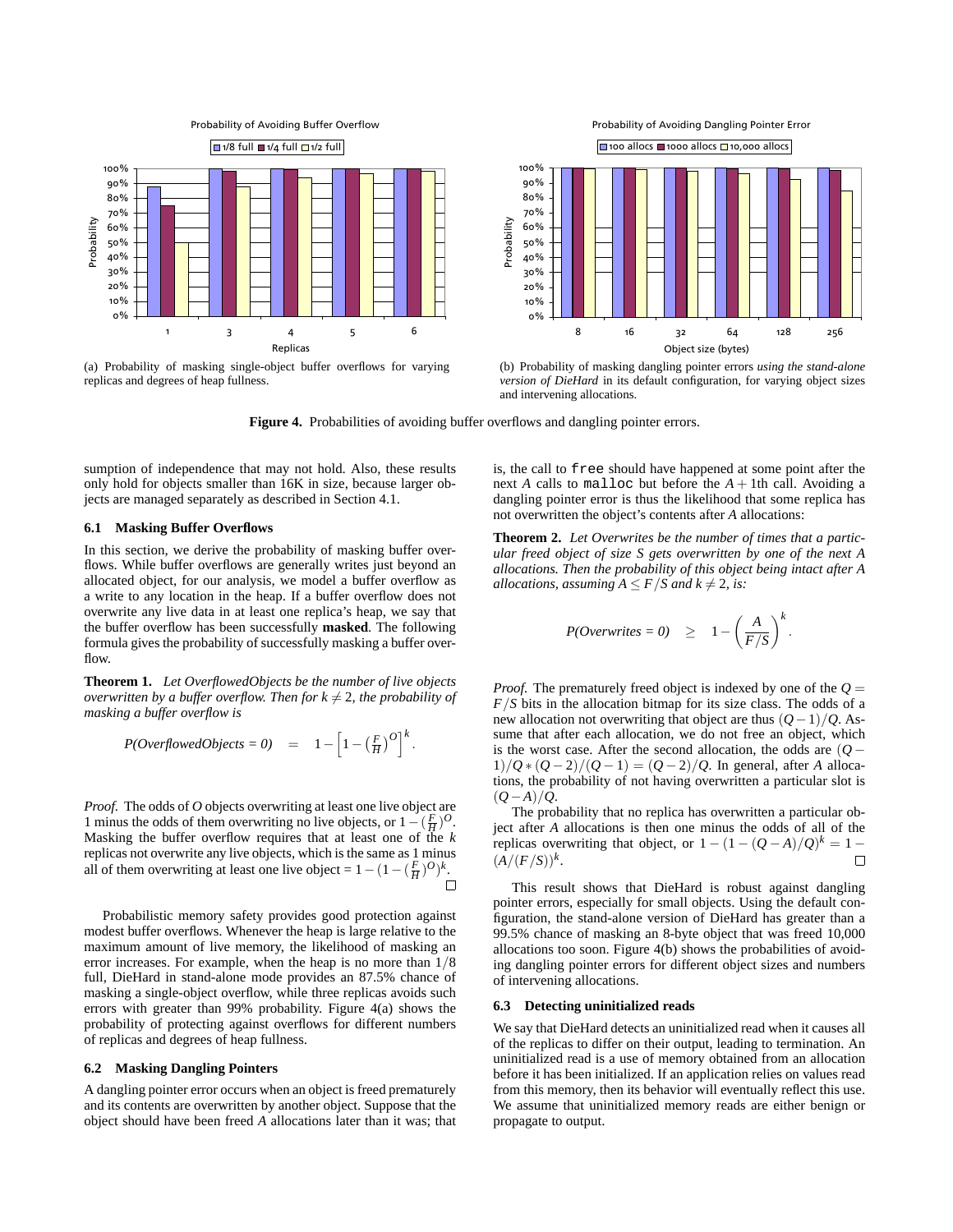The odds of detecting such a read thus depend both on how much use the application makes of the uninitialized memory, and its resulting impact on the output. An application could **widen** the uninitialized data arbitarily, outputting the data in an infinite loop. On the other end of the spectrum, an application might **narrow** the data by outputting just one bit based on the contents of the entire uninitialized region. For example, it could output an 'A' if the first bit in the region was a 0, and 'a' if it was 1.

If we assume that the application generates just one bit of output based on every bit in the uninitialized area of memory, we get the following result:

**Theorem 3.** *The probability of detecting an uninitialized read of B bits in k replicas*  $(k > 2)$  *in a* non-narrowing, non-widening *computation is:*

$$
P(Detect\text{ }uninitialized\text{ }read) = \frac{2^B!}{(2^B - k)! 2^{Bk}}.
$$

*Proof.* For DieHard to detect an uninitialized read, all replicas must disagree on the result stemming from the read. In other words, all replicas must have filled in the uninitialized region of length *B* with a different *B*-bit number. There are  $2^B$  numbers of length *B*, and  $k$  replicas yields  $2^{Bk}$  possible combinations of these numbers. There are  $(2^B)!/(2^B-k)!$  ways of selecting different *B*-bit numbers across the replicas (assuming  $2^B > k$ ). We thus have a likelihood of detecting an uninitialized read of  $(2^B!)/(2^B - k)!2^{Bk}$ .

Interestingly, in this case, replicas lower the likelihood of memory safety. For example, the probability of detecting an uninitialized read of four bits across three replicas is 82%, while for four replicas, it drops to 66.7%. However, this drop has little practical impact for reads of more data. The odds of detecting an uninitialized read of 16 bits drops from 99.995% for three replicas to 99.99% for four replicas.

DieHard's effectiveness at finding uninitialized reads makes it useful as an error-detecting tool during development. During experiments for this paper, we discovered uninitialized reads in several benchmarks. The replicated version of DieHard typically terminated in several seconds. We verified these uninitialized read errors with Valgrind, which ran approximately two orders of magnitude slower.

## <span id="page-6-0"></span>**7. Experimental Results**

We first measure the runtime impact of the DieHard memory manager on a suite of benchmark applications. We then empirically evaluate its effectiveness at avoiding both injected faults and actual bugs.

#### **7.1 Benchmarks**

We evaluate DieHard's performance with both the full SPECint2000 suite [\[37\]](#page-10-10) running reference workloads, as well as a suite of allocation-intensive benchmarks. These benchmarks perform between 100,000 and 1,700,000 memory operations per second (see Berger, Zorn and McKinley [\[6\]](#page-9-14) for a detailed description). We include these benchmarks both because they are widely used in memory management studies [\[5,](#page-9-15) [17,](#page-9-16) [22\]](#page-9-17) and because their unusually high allocation-intensity stresses memory management performance.

In all of our experiments, we set the default heap size for Die-Hard to 384MB, where up to 1/2 is available for allocation. This is larger than necessary for nearly all of the applications we measure here, but ensures consistency in our results. We also disable the replacement of unsafe library functions (see Section [4.4\)](#page-3-1) for these experiments to isolate the protection that randomization and replication provide.

# **7.2 Overhead**

We run our benchmarks on three different platforms: Linux, Windows XP, and Solaris. The Linux platform is a dual-processor Intel Xeon system with each 3.06GHz processor (hyperthreading active) equipped with 512K L2 caches and with 3 gigabytes of RAM. All code on Linux is compiled with  $g++$  version 4.0.2. The Windows XP platform is a Pentium 4 system running at 3.20GHz with a 512K L2 cache and 2 gigabytes of RAM. All code on Windows is compiled using Visual Studio 7. The Solaris platform is a Sun SunFire 6800 server, with 16 900MHz UltraSparc v9 processors and 16 gigabytes of RAM; code there is compiled with  $g++3.2$ . All code is compiled at the highest optimization level on all platforms. Timings are performed while the systems are quiescent. We report the average of five runs after one warm-up run; observed variances are below 1%.

## <span id="page-6-1"></span>**7.2.1 Linux**

On Linux, we compare both DieHard and the Boehm-Demers-Weiser collector to the default GNU libc allocator, a variant of the Lea allocator [\[25\]](#page-9-11). The Boehm-Demers-Weiser collector is used for comparison because it represents an alternative trade-off in the design space between space, execution time, and safety guarantees. Figure [5\(a\)](#page-7-1) shows that, for the allocation-intensive benchmarks, DieHard suffers a performance penalty ranging from 16.5% to 63% (geometric mean: 40%). Its overhead is thus somewhat higher than that suffered by the Boehm-Demers-Weiser collector (2% to 59.7%, geometric mean 25.8%).

However, DieHard's runtime overhead is substantially lower for most of the SPECint2000 benchmarks. The geometric mean of Die-Hard's overhead is 12%. DieHard degrades performance substantially for two applications: 253.perlbmk (48.8%) and 300.twolf (109%). The 253.perlbmk benchmark is allocation-intensive, spending around 12.5% of its execution doing memory operations, highlighting both DieHard's and Boehm-Demers-Weiser's runtime overhead (13.4%). However, the 300.twolf overhead is due not to the cost of allocation but to TLB misses. 300.twolf uses a wide range of object sizes. In DieHard, accesses to these objects are spread over many size class partitions.

#### **7.2.2 Windows**

To evaluate the effect of different default allocators and compilers on DieHard's overhead, we ran the allocation-intensive benchmarks on Windows XP. Figure [5\(b\)](#page-7-2) presents execution time results for these benchmarks.

The results on Windows XP are far different than for Linux: the geometric mean of performance for these allocation-intensive benchmarks with DieHard is effectively the same as with the default allocator. DieHard *improves* runtime performance for roboop by 19%, espresso by 8.2%, and cfrac by 6.4%. Only lindsay and p2c perform slower, by 13.6% and 22.5% respectively.

We attribute these results to two factors: first, the default Windows XP allocator is substantially slower than the Lea allocator. Second, Visual Studio produces much faster code for DieHard than g++ does. DieHard is written in modular C++ code with many small methods, and Visual Studio's better inlining heuristics and backend code generator combine to substantially improve Die-Hard's performance.

#### **7.2.3 Solaris: Replicated Experiments**

To quantify the overhead of the replicated framework and verify its scalability, we measure running time with sixteen replicas on a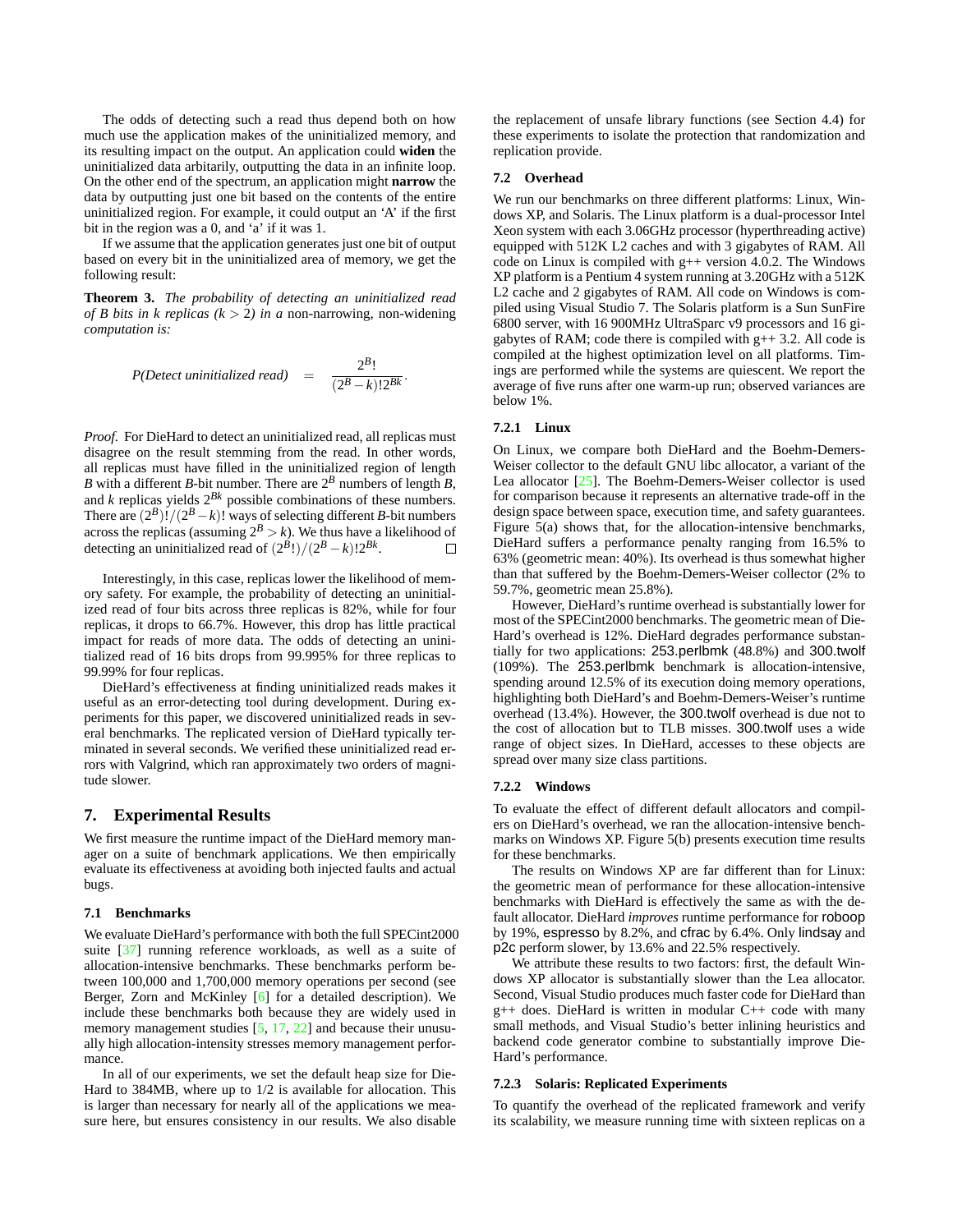<span id="page-7-1"></span>

(a) Linux: Performance of the default malloc, the Boehm-Demers-Weiser garbage collector, and DieHard (stand-alone version), across a range of allocation-intensive and general-purpose benchmark applications.

**Figure 5.** Runtime performance on Linux and Windows XP.

16-way Sun server. We ran these experiments with the allocationintensive benchmark suite, except for lindsay, which has an uninitialized read error that DieHard detects and terminates. Running 16 replicas simultaneously increases runtime by approximately 50% versus running a single replica with the replicated version of the runtime (libdiehard  $r$ .so). Part of this cost is due to process creation, which longer-running benchmarks would amortize. This result shows that while voting and interprocess communication impose some overhead, the replicated framework scales to a large number of processors.

#### **7.3 Error Avoidance**

We evaluate DieHard's effectiveness at avoiding both artificiallyinjected bugs and actual bugs in a real application, the Squid web caching server.

## **7.3.1 Fault Injection**

We implement two libraries that inject memory errors into unaltered applications running on UNIX platforms to explore the resilience of different runtime systems to memory errors including buffer overflows and dangling pointers.

We first run the application with a tracing allocator that generates an allocation log. Whenever an object is freed, the library outputs a pair, indicating when the object was allocated and when it was freed (in allocation time). We then sort the log by allocation time and use a fault-injection library that sits between the application and the memory allocator. The fault injector triggers errors probabilistically, based on the requested frequencies. To trigger an underflow, it requests less memory from the underlying allocator than was requested by the application. To trigger a dangling pointer error, it uses the log to invoke free on an object before it is actually freed by the application, and ignores the subsequent (actual) call to free this object. The fault injector only inserts dangling pointer errors for small object requests (< 16K).

We verified DieHard's resilience by injecting errors in the espresso benchmark, and running it ten times with the default allocator and with DieHard. We first introduced dangling pointers of frequency of 50% with distance 10: one out of every two objects is freed ten allocations too early. This high error rate prevents espresso from running to completion with the default allocator in all runs. However, with DieHard, espresso runs correctly in 9 out of 10 runs.

#### **Runtime on Windows**



<span id="page-7-2"></span>(b) Windows XP: Performance of the default malloc and DieHard (stand-alone version), across a range of allocation-intensive benchmark applications.

We then injected buffer overflow errors at a 1% rate (1 out of every 100 allocations), under-allocating object requests of 32 bytes or more by 4 bytes. With the default allocator, espresso crashes in 9 out of 10 runs and enters an infinite loop in the tenth. With DieHard, it runs successfully in all 10 of 10 runs.

#### **Real Faults**

We also tested DieHard on an actual buggy application. Version 2.3s5 of the Squid web cache server has a buffer overflow error that can be triggered by an ill-formed input. When faced with this input and running with either the GNU libc allocator or the Boehm-Demers-Weiser collector, Squid crashes with a segmentation fault. Using DieHard in stand-alone mode, the overflow has no effect.

## <span id="page-7-0"></span>**8. Related Work**

This section describes related work in software engineering, fault tolerance, memory management, approaches to address security vulnerabilities, failure masking, fail-stop, debugging and testing. Table [1](#page-8-1) summarizes how DieHard and the systems described here handle memory safety errors.

Our approach is inspired by *N-version programming*, in which independent programmers produce variants of a desired program [\[2\]](#page-9-18). Whereas *N*-version programming relies on a conjecture of independence across programmers to reduce the likelihood of errors, DieHard provides hard analytical guarantees.

*Fault tolerance:* DieHard's use of replicas with a voter process is closely related to Bressoud and Schneider's hypervisor-based system, which provides fault tolerance in the face of fail-stop executions [\[10\]](#page-9-19). In addition to supporting replication and voting, their hypervisor eliminates all non-determinism. This approach requires hardware support or code rewriting, while DieHard's voter is less general but lighter weight.

*Memory management approaches:* Typical runtime systems sacrific robustness in favor of providing fast allocation with low fragmentation. Most implementations of malloc are susceptible to both double frees and heap corruption caused by buffer overflows. However, some recent memory managers detect heap corruption, including version 2.8 of the Lea allocator [\[25,](#page-9-11) [33\]](#page-10-11), while others (Rockall [\[4\]](#page-9-20), dnmalloc [\[43\]](#page-10-12)) fully segregate metadata from the heap like DieHard, preventing heap corruption.

Garbage collection avoids dangling pointer errors but requires a significant amount of space to achieve reasonable performance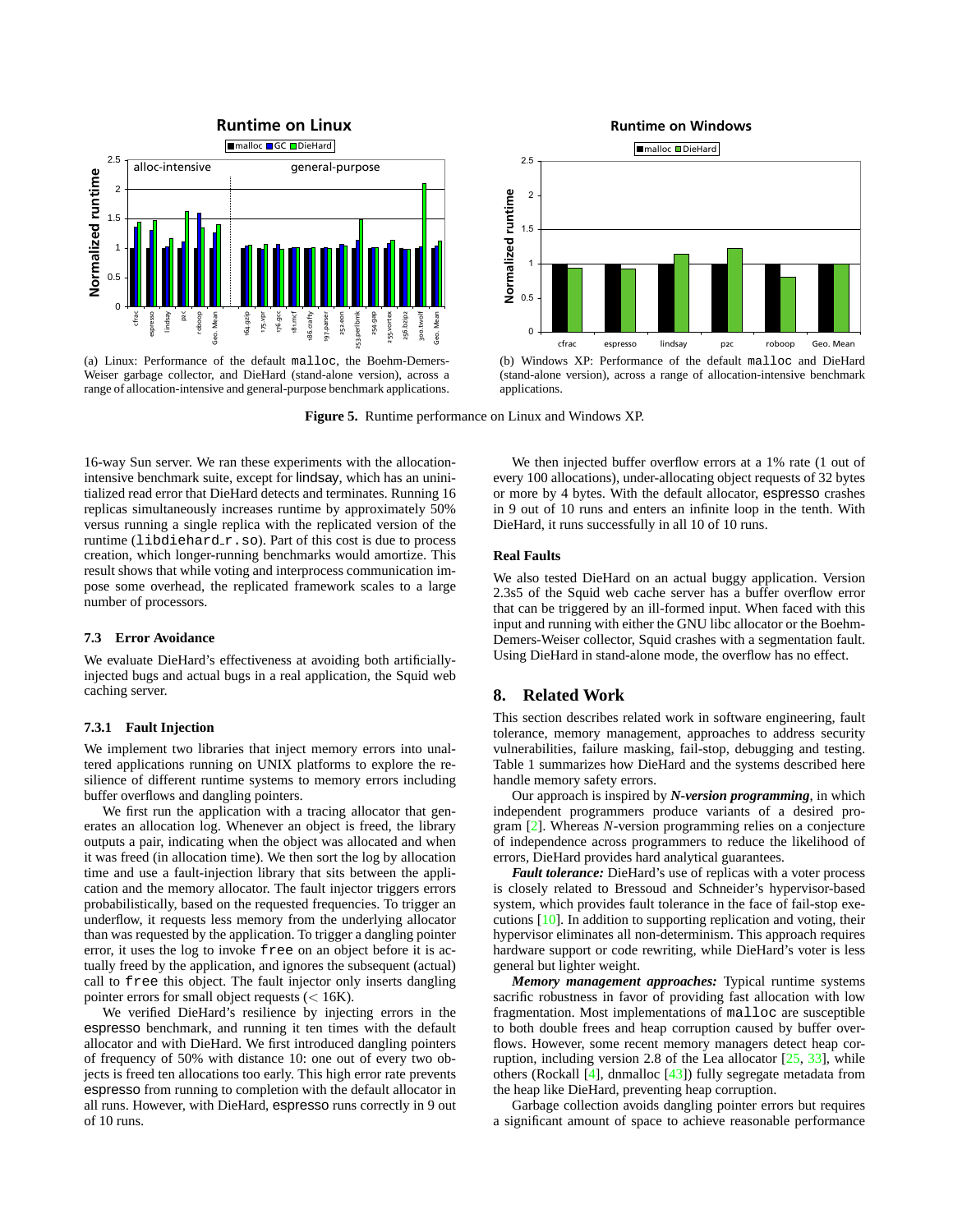| Error                    | $GNU$ libe $[25]$ | <b>BDW GC [9]</b> | $C$ Cured $[27]$ | $Rx$ [30] | <b>Failure-oblivious</b> [32] | <b>DieHard</b> |
|--------------------------|-------------------|-------------------|------------------|-----------|-------------------------------|----------------|
| heap metadata overwrites | undefined         | undefined         | abort            |           | undefined                     |                |
| <i>invalid frees</i>     | undefined         |                   |                  | undefined | undefined                     |                |
| <i>double frees</i>      | undefined         |                   |                  |           | undefined                     |                |
| dangling pointers        | undefined         |                   |                  | undefined | undefined                     |                |
| buffer overflows         | undefined         | undefined         | abort            | undefined | undefined                     |                |
| uninitialized reads      | undefined         | undefined         | abort            | undefined | undefined                     | abort*         |

<span id="page-8-1"></span>Table 1. This table compares how various systems handle memory safety errors:  $\checkmark$  denotes correct execution, undefined denotes an undefined result, and abort means the program terminates abnormally. See Section [8](#page-7-0) for a detailed explanation of each system. The DieHard results for the last three errors (marked with asterisks) are probabilistic; see Section [6](#page-4-0) for exact formulae.

(3X-5X more than malloc/free) [\[20,](#page-9-3) [38,](#page-10-13) [44\]](#page-10-9). DieHard ignores double and invalid frees and segregates metadata from the heap to avoid overwrites, but unlike the Boehm-Demers-Weiser collector, its avoidance of dangling pointers is probabilistic rather than absolute. Unlike previous memory managers, DieHard provides protection of heap data (not just metadata) from buffer overflows, and can detect uninitialized reads.

*Security vulnerabilities:* Previous efforts to reduce vulnerability to heap-based security attacks randomize the base address of the heap [\[7,](#page-9-22) [29\]](#page-9-23) or randomly pad allocation requests [\[8\]](#page-9-24). Base address randomization provides little protection from heap-based attacks on 32-bit platforms [\[36\]](#page-10-14). Although protection from security vulnerabilities is not its intended goal, DieHard makes it difficult for an attacker to predict the layout or adjacency of objects in any replica.

*Failure masking:* Several researchers have proposed unsound techniques that can prevent programs from crashing [\[13,](#page-9-25) [30,](#page-10-4) [32\]](#page-10-5). *Automatic pool allocation* segregates objects into pools of the same type, thus ensuring that dangling pointers are always overwritten only by objects of the same type [\[13\]](#page-9-25). While this approach yields type safety, the resulting program behavior is unpredictable. *Failure-oblivious systems* continue running programs by ignoring illegal writes and manufacturing values for reads of uninitialized areas [\[32\]](#page-10-5). These actions impose as high as 8X performance overhead and can lead to incorrect program execution. Rx uses checkpointing and logging in conjunction with a versioning file system to recover from *detectable* errors, such as crashes. After a crash, Rx rolls back the application and restarts with an allocator that selectively ignores double frees, zero-fills buffers, pads object requests, and defers frees [\[30\]](#page-10-4). Because Rx relies on checkpointing and rollbackbased recovery, it is not suitable for applications whose effects cannot be rolled back. It is also unsound: Rx cannot detect *latent* errors that lead to incorrect program execution rather than crashes.

*Fail-stop approaches:* A number of approaches that attempt to provide type and memory safety for C (or C-like) programs are fail-stop, aborting program execution upon detecting an error [\[1,](#page-9-4) [3,](#page-9-5) [27,](#page-9-6) [41,](#page-10-2) [42\]](#page-10-3). We discuss two representative examples: Cyclone and CCured. Cyclone augments C with an advanced type system that allows programmers direct but safe control over memory [\[21\]](#page-9-26). CCured instruments code with runtime checks that dynamically ensure memory safety and uses static analysis to remove checks from places where memory errors cannot occur [\[27\]](#page-9-6). While Cyclone uses region-based memory management and safe explicit deallocation [\[16,](#page-9-27) [38\]](#page-10-13), CCured relies on the BDW garbage collector to protect against double frees and dangling pointers. Unlike DieHard, which works with binaries and supports any language using explicit allocation, both Cyclone and CCured operate on an extended version of C source code that typically requires manual programmer intervention. Both abort program execution when detecting buffer overflows or other errors, while DieHard can often avoid them.

*Debugging and testing:* Tools like Purify [\[18\]](#page-9-0) and Valgrind [\[28\]](#page-9-1) use binary rewriting or emulation to dynamically detect memory errors in unaltered programs. However, these often impose prohibitive runtime overheads (2-25X) and space costs (around  $10X$ ) and are thus only suitable during testing. SWAT [\[19\]](#page-9-28) uses sampling to detect memory leaks at runtime with little overhead (around 5%), and could be employed in conjunction with DieHard.

# <span id="page-8-0"></span>**9. Conclusion**

DieHard is a runtime system that effectively tolerates memory errors and provides probabilistic memory safety. DieHard uses randomized allocation to give the application an approximation of an infinite-sized heap, and uses replication to further increase error tolerance and detect uninitialized memory reads that propagate to program output. DieHard allows an explicit trade-off between memory usage and error tolerance, and is useful for programs in which memory footprint is less important that reliability and security. We show that on Linux DieHard, adds little CPU overhead to many of the SPECint2000 benchmark programs, while the CPU overhead in allocation-intensive programs is larger. On Windows, the overhead of DieHard is reduced, and programs with DieHard occasionally run faster than when running with the default allocator.

We show analytically that DieHard increases error tolerance, and reaffirm our analytic results by demonstrating that DieHard significantly increases the error tolerance of an application in which faults are artifically injected. We also describe an experiment in which DieHard successfully tolerates a known buffer-overflow error in the Squid web cache server.

The DieHard runtime system tolerates heap errors but does not prevent safety errors based on stack corruption. We believe that with compiler support, the ideas proven successful in DieHard could be used to improve error tolerance on the stack and also in object field references. We plan to investigate the effectiveness of this approach in future work.

The current implementation of DieHard has limitations that we believe can be overcome. The DieHard algorithm as implemented initializes the heap based on the maximum size the heap will eventually grow to. We plan to investigate an adaptive version of Die-Hard that grows memory regions dynamically as objects are allocated. Other ways of reducing the memory requirements of Die-Hard include selectively applying the technique to particular size classes, allocation pools, object types, and/or object instances.

One limitation of the replicated form of DieHard is its inability to work with programs that generate non-deterministic output or output related to environmental factors (e.g., time-of-day, performance counters, interactive events, etc.) In the future, we hope to better characterize program output so that these kinds of irreproducible results can be recognized and factored.

Beyond error tolerance, DieHard also can be used to debug memory corruption. By differencing the heaps of correct and incorrect executions of applications, it may be possible to pinpoint the exact locations of memory errors and report these as part of a crash dump without the crash.

Improving the security and reliability of programs written in C and  $C_{++}$  is recognized by the research community as an important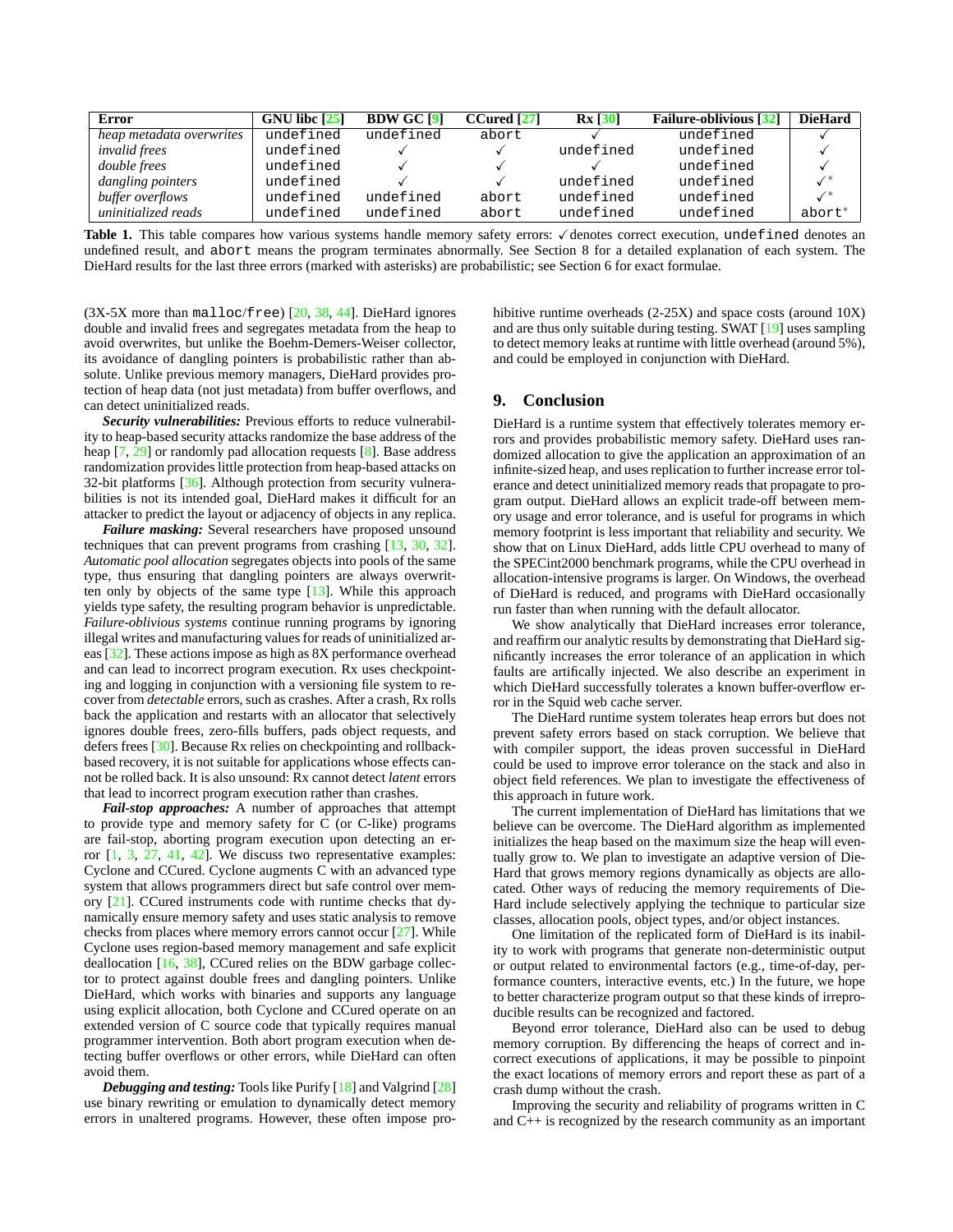priority and many approaches have been suggested. In this paper, we present a unique and effective approach to soundly tolerating memory errors in unsafe programs without requiring the programs be rewritten or even recompiled. Like garbage collection, DieHard represents a new and interesting alternative in the broad design space that trades off CPU performance, memory utilization, and program correctness.

## **Acknowledgments**

The authors would like to thank Mike Barnett, Mike Bond, Mark Corner, Trishul Chilimbi, Mike Hicks, Daniel Jiménez, David Jensen, Scott Kaplan, Brian Levine, Andrew McCallum, David Notkin, and Gene Novark for their helpful comments. Thanks also to Shan Lu and Yuanyuan Zhou for providing us the buggy inputs for Squid.

This material is based upon work supported by the National Science Foundation under CAREER Award CNS-0347339. Any opinions, findings, and conclusions or recommendations expressed in this material are those of the author(s) and do not necessarily reflect the views of the National Science Foundation.

DieHard is publicly available at [http://www.cs.umass.edu/](http://www.cs.umass.edu/~emery/diehard/)∼emery/ [diehard/.](http://www.cs.umass.edu/~emery/diehard/)

## **References**

- <span id="page-9-4"></span>[1] T. M. Austin, S. E. Breach, and G. S. Sohi. Efficient detection of all pointer and array access errors. In *PLDI '94: Proceedings of the ACM SIGPLAN 1994 conference on Programming language design and implementation*, pages 290–301, New York, NY, USA, 1994. ACM Press.
- <span id="page-9-18"></span>[2] A. Avizienis. The N-version approach to fault-tolerant systems. *IEEE Transactions on Software Engineering*, 11(12):1491–1501, Dec. 1985.
- <span id="page-9-5"></span>[3] D. Avots, M. Dalton, V. B. Livshits, and M. S. Lam. Improving software security with a C pointer analysis. In *ICSE '05: Proceedings of the 27th international conference on Software engineering*, pages 332–341, New York, NY, USA, 2005. ACM Press.
- <span id="page-9-20"></span>[4] T. Ball, S. Chaki, and S. K. Rajamani. Parameterized verification of multithreaded software libraries. In *7th International Conference on Proceedings of Tools and Algorithms for the Construction and Analysis of Systems (TACAS)*, volume 2031 of *Lecture Notes in Computer Science*, pages 158–173, 2001.
- <span id="page-9-15"></span>[5] E. D. Berger, K. S. McKinley, R. D. Blumofe, and P. R. Wilson. Hoard: A scalable memory allocator for multithreaded applications. In *ASPLOS-IX: Ninth International Conference on Architectural Support for Programming Languages and Operating Systems*, pages 117–128, Cambridge, MA, Nov. 2000.
- <span id="page-9-14"></span>[6] E. D. Berger, B. G. Zorn, and K. S. McKinley. Composing highperformance memory allocators. In *Proceedings of the 2001 ACM SIGPLAN Conference on Programming Language Design and Implementation (PLDI)*, Snowbird, Utah, June 2001.
- <span id="page-9-22"></span>[7] S. Bhatkar, D. C. DuVarney, and R. Sekar. Address obfuscation: An efficient approach to combat a broad range of memory error exploits. In *Proceedings of the 12th USENIX Security Symposium*, pages 105–120. USENIX, Aug. 2003.
- <span id="page-9-24"></span>[8] S. Bhatkar, R. Sekar, and D. C. DuVarney. Efficient techniques for comprehensive protection from memory error exploits. In *Proceedings of the 14th USENIX Security Symposium*, pages 271– 286. USENIX, Aug. 2005.
- <span id="page-9-21"></span>[9] H.-J. Boehm and M. Weiser. Garbage collection in an uncooperative environment. *Software Practice and Experience*, 18(9):807–820, 1988.
- <span id="page-9-19"></span>[10] T. C. Bressoud and F. B. Schneider. Hypervisor-based fault tolerance. In *SOSP '95: Proceedings of the fifteenth ACM symposium on Operating systems principles*, pages 1–11, New York, NY, USA, 1995. ACM Press.
- <span id="page-9-9"></span>[11] T. M. Chilimbi, M. D. Hill, and J. R. Larus. Cache-conscious structure layout. In *Proceedings of SIGPLAN'99 Conference on Programming Languages Design and Implementation*, ACM SIGPLAN Notices, pages 1–12, Atlanta, May 1999. ACM Press.
- <span id="page-9-2"></span>[12] D. L. Detlefs. Empirical evidence for using garbage collection in C and C++ programs. In E. Moss, P. R. Wilson, and B. Zorn, editors, *OOPSLA/ECOOP '93 Workshop on Garbage Collection in Object-Oriented Systems*, Oct. 1993.
- <span id="page-9-25"></span>[13] D. Dhurjati, S. Kowshik, V. Adve, and C. Lattner. Memory safety without runtime checks or garbage collection. In *ACM SIGPLAN 2003 Conference on Languages, Compilers, and Tools for Embedded Systems (LCTES'2003)*, San Diego, CA, June 2003. ACM Press.
- <span id="page-9-10"></span>[14] Y. Feng and E. D. Berger. A locality-improving dynamic memory allocator. In *Proceedings of the ACM SIGPLAN 2005 Workshop on Memory System Performance (MSP)*, Chicago, IL, June 2005.
- <span id="page-9-13"></span>[15] M. J. Fischer, N. A. Lynch, and M. S. Paterson. Impossibility of distributed consensus with one faulty process. *J. ACM*, 32(2):374– 382, 1985.
- <span id="page-9-27"></span>[16] D. Grossman, G. Morrisett, T. Jim, M. Hicks, Y. Wang, and J. Cheney. Region-based memory management in Cyclone. In *PLDI '02: Proceedings of the ACM SIGPLAN 2002 Conference on Programming language design and implementation*, pages 282–293, New York, NY, USA, 2002. ACM Press.
- <span id="page-9-16"></span>[17] D. Grunwald, B. Zorn, and R. Henderson. Improving the cache locality of memory allocation. In *Proceedings of SIGPLAN'93 Conference on Programming Languages Design and Implementation*, volume 28(6) of *ACM SIGPLAN Notices*, pages 177–186, Albuquerque, NM, June 1993. ACM Press.
- <span id="page-9-0"></span>[18] R. Hastings and B. Joyce. Purify: Fast detection of memory leaks and access errors. In *Proc. of the Winter 1992 USENIX Conference*, pages 125–138, San Francisco, California, 1991.
- <span id="page-9-28"></span>[19] M. Hauswirth and T. M. Chilimbi. Low-overhead memory leak detection using adaptive statistical profiling. In *ASPLOS-XI: Proceedings of the 11th International Conference on Architectural Support for Programming Languages and Operating Systems*, pages 156–164, New York, NY, USA, 2004. ACM Press.
- <span id="page-9-3"></span>[20] M. Hertz and E. D. Berger. Quantifying the performance of garbage collection vs. explicit memory management. In *Proceedings of the 20th annual ACM SIGPLAN Conference on Object-Oriented Programming Systems, Languages, and Applications*, San Diego, CA, Oct. 2005.
- <span id="page-9-26"></span>[21] T. Jim, J. G. Morrisett, D. Grossman, M. W. Hicks, J. Cheney, and Y. Wang. Cyclone: A safe dialect of C. In *Proceedings of the General Track: 2002 USENIX Annual Technical Conference*, pages 275–288, Berkeley, CA, USA, 2002. USENIX Association.
- <span id="page-9-17"></span>[22] M. S. Johnstone and P. R. Wilson. The memory fragmentation problem: Solved? In P. Dickman and P. R. Wilson, editors, *OOPSLA '97 Workshop on Garbage Collection and Memory Management*, Oct. 1997.
- <span id="page-9-8"></span>[23] M. Kaempf. Vudo malloc tricks. *Phrack Magazine*, 57(8), Aug. 2001.
- <span id="page-9-12"></span>[24] P.-H. Kamp. Malloc(3) revisited. [http://phk.freebsd.dk/pubs/malloc.](http://phk.freebsd.dk/pubs/malloc.pdf) [pdf.](http://phk.freebsd.dk/pubs/malloc.pdf)
- <span id="page-9-11"></span>[25] D. Lea. A memory allocator. http://gee.cs.oswego.edu/dl/html/malloc.html, 1997.
- <span id="page-9-7"></span>[26] G. Marsaglia. yet another RNG. posted to the electronic bulletin board sci.stat.math, Aug. 1994.
- <span id="page-9-6"></span>[27] G. C. Necula, S. McPeak, and W. Weimer. Ccured: type-safe retrofitting of legacy code. In *POPL '02: Proceedings of the 29th ACM SIGPLAN-SIGACT symposium on Principles of programming languages*, pages 128–139, New York, NY, USA, 2002. ACM Press.
- <span id="page-9-1"></span>[28] N. Nethercote and J. Fitzhardinge. Bounds-checking entire programs without recompiling. In *SPACE 2004*, Venice, Italy, Jan. 2004.
- <span id="page-9-23"></span>[29] PaX Team. PaX address space layout randomization (ASLR). [http://pax.grsecurity.net/docs/aslr.txt.](http://pax.grsecurity.net/docs/aslr.txt)